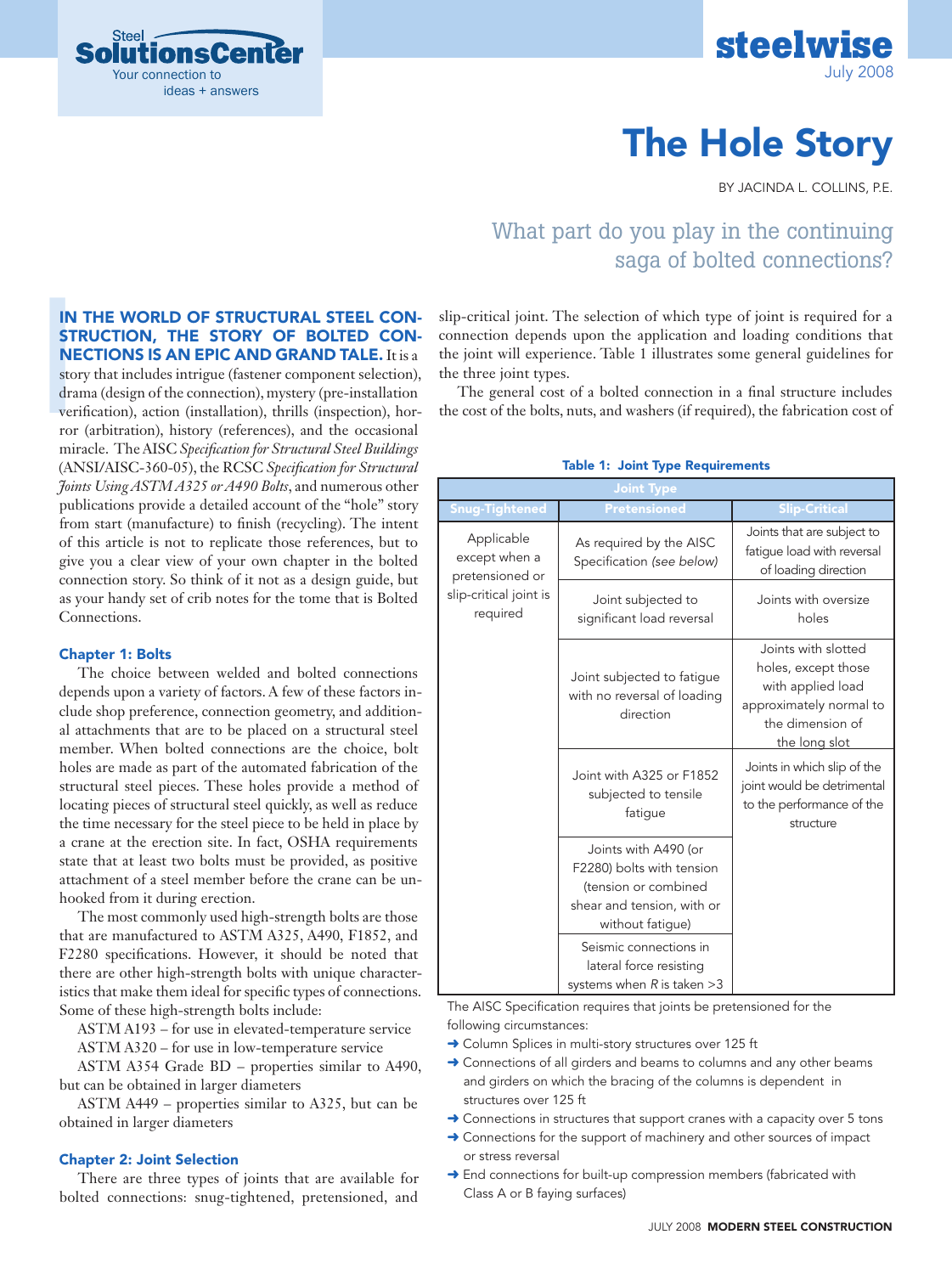making the holes in all plies, the preparation of surfaces (if required), the installation of the bolts, and the inspection of the connection. These costs can increase significantly when comparing snug-tightened joints to slip-critical or pretensioned joints.

Snug-tightened joints are more economical when compared to pretensioned or slip critical joints. The reduction in the comparative cost of snug-tightened joints comes from the absence of faying surface preparation requirements and a reduction of inspection requirements. Therefore, if allowed, remember to specify snug-tightened joints whenever possible.

For applications in which seismic design is performed using  $R = 3$ , if given the choice, pretensioned joints are more economical than slip-critical joints. Slip-critical joints have special faying surface preparation requirements that do not apply to pretensioned joints. Thus, the reduction in the comparative cost of pretensioned joints results comes from the reduction in the overall fabrication cost of the connection.

The choice of faying surface selection in slip-critical joints may depend upon whether the steel member is (or is not) blast-cleaned and coated for other reasons. If the steel is to be blast-cleaned or blasted and coated with a coating rated for Class B slip resistance, then it is more economical to use a Class B faying surface. Otherwise, a Class A design may be a more appropriate choice.

#### Chapter 3: Connection Design

After you have selected the joint type, the next step is to design the connection itself. Table 2 illustrates some general design guidelines for each of the three joint types.

In general, the type of bolt hole selected for a joint should be based upon constructability. Standard holes and shortslotted holes can be used in each of the joint types. Long-slotted holes are permitted in each of the joint types with the approval of the Engineer of Record, while oversized holes can be used only in slip-critical joints. The selection of the type of bolt hole selected is a great topic of conversation with a steel fabricator. It is considered good practice, when using standard and oversized holes, to specify the same hole type in all plies so that the plies can be aligned using a spud wrench and drift pins during erection.

OSHA requires at least two bolts (or an equivalent attachment) in all connec-

|                     | <b>Joint Type</b> |                     |  |  |
|---------------------|-------------------|---------------------|--|--|
| <b>Limit States</b> | Snug-Tightened    | <b>Pretensioned</b> |  |  |

Table 2: Joint Design Requirements

| <b>Limit States</b>                                                        | <b>Snug-Tightened</b> | <b>Pretensioned</b> | Slip-Critical |
|----------------------------------------------------------------------------|-----------------------|---------------------|---------------|
| Design shear or tensile strength<br>of a bolt                              | X                     | X                   | Х             |
| Strength of the bolt when<br>subject to combined shear and<br>tension      | X                     | X                   | X             |
| Design Bearing strength at bolt<br>holes of connected material<br>and bolt | X                     | X                   | X             |
| Design Slip Resistance (faying<br>surfaces and bolt pretension)            |                       |                     | X             |

Additional considerations for the design of the joint include:

- → shear and/or tension yielding
- **→** shear and/or tension rupture
- → block shear rupture
- $\rightarrow$  shear lag
- $\rightarrow$  prying action

tions, and these bolts must remain in place after the member has been released from the crane. It is considered good practice to have connections that do not share bolts through a support. If this is not possible, a discussion with the steel fabricator should occur to determine a solution. Some examples of typical solutions to this situation can include providing temporary erection seats, offsetting connections, making one connection deeper than the other to make sure that some bolts are not shared by both connections, or another solution that will address erection safety.

Washers are required for all joint types that have sloped surfaces or use slotted holes in the outer ply. For pretensioned and slip-critical joints, washers are required for the following types of connections:

- $\rightarrow$  when using ASTM A490 bolts and the connection material is less than 40ksi (not required under the head for the ASTM F2280 bolts)
- $\rightarrow$  under the turned element when using the calibrated wrench pretensioning method
- → under the nut when the twist-off-type tension-control bolt pretensioning method is used in certain bolt configurations (reference Section 6.2.4 and Figure C-8.1 in the RCSC Specification)
- **→** when the direct-tension-indicator pretensioning method is used
- **→** when oversized holes are used in the outer ply Table 6.1 in the RCSC Specification il-

lustrates the conditions that require thick

or plate washers for bolted joints with oversized and slotted holes in the outer ply.

When designing bolted connections it is always best to limit the number of different bolt strengths and diameters being used on the entire project. It is also advisable to use different diameters of bolts when different bolt strengths (for example ASTM A325 and A490) are mixed on a project. This reduces the chances of the wrong bolt strength being placed in the wrong connection during erection, and simplifies the purchasing, installation, and quality assurance functions.

### Chapter 4: Fabrication and Installation

During fabrication of structural steel members, bolt holes are generally created via drilling, punching, or thermal cutting. Additionally, bolt holes can be created by sub-punching, reaming, and hole-sawing.

Bolts, nuts, and washers must be stored properly when delivered to the job site and during construction of the structure. Proper storage of bolts is particularly important for assemblies that will be pretensioned. Containers should be used to protect the fastener components from dirt and moisture. In addition, the containers should be kept in a protected shelter to ensure accidental exposure does not occur. The fastener components should only be removed from the protected storage when installation of those necessary parts will occur. Fastener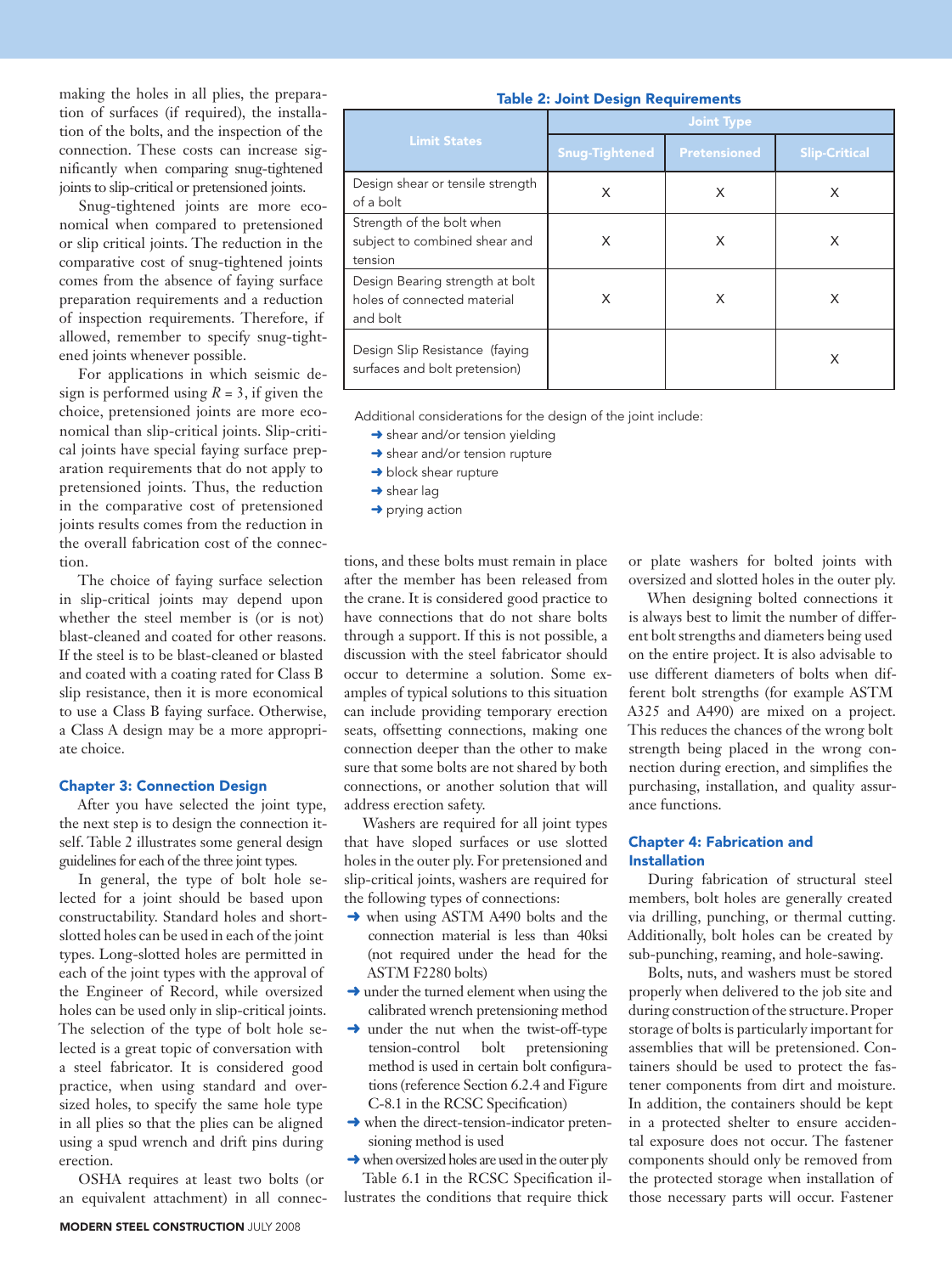components that are not used right away should be returned to protective storage as soon as possible.

Table 3 illustrates the current accepted bolt installation requirements and methods. Tightening of the bolts in a joint should begin with the bolt at the most rigid part of the connection being installed. Subsequently, the additional bolts of the connection are systematically tightened in a manner that will minimize the relaxation of the previously installed bolts.

#### Chapter 5: Inspection

The AISC Specification references the RCSC Specification for bolted joint inspection requirements. When inspection of the bolted joints is required in the contract documents, an inspector is responsible for assuring that the installation of the bolted connections meets the requirements of the RCSC Specification. When Inspection of the bolted joints is not required, the contractor is responsible for assuring that the installation of the bolted connections meets the requirements of the RCSC

Specification.

Prior to the actual installation of the bolts, a visual inspection should verify that all mandatory markings are present. All manufacturers or suppliers of high-strength bolts and components should provide certification documenting their conformance with the ASTM Specifications.

During the inspection of all joint connection types, the fastener components, connection plies, bolt holes, faying surface conditions, and proper bolt storage/usage procedures need to be evaluated. Note that there is no requirement for the inspection of each bolt, but rather that the bolt installation procedure in place results in required processes being met. For snug-tightened joints, only a visual inspection is required to determine that the correct bolt types are in their specified holes and that the plies are drawn into firm contact. For pretensioned and slip-critical joints the RCSC Specification specifies that the following inspection procedures are required:

**→** When the turn-of-nut pretensioning installation method is used, it is necessary

to observe that the bolting crew properly rotates the turned element relative to the unturned element by the specified amount.

- **→ When the calibrated wrench pretension**ing installation method is used, preinstallation verification procedures are performed daily for the calibration of the installation wrench. In addition, routine observation that the bolting crew properly applies the calibrated wrench to the turned element is necessary.
- **→ When twist-off-type tension-controlled** bolts are used, it is necessary to observe that the splined ends are properly severed during installation by the bolting crew.
- **→** When the direct tension indicator method is used, the inspector shall observe the pre-installation verification testing. Furthermore, prior to pretensioning, routine observation is necessary to verify that the appropriate feeler gage is accepted in at least half of the spaces between the protrusions of the direct tension indicator, and that the protrusions are properly oriented

| <b>Joint Type</b>                 | <b>Installation Methods</b>                                                                                                                                                                                                                                                                                                                                                         |
|-----------------------------------|-------------------------------------------------------------------------------------------------------------------------------------------------------------------------------------------------------------------------------------------------------------------------------------------------------------------------------------------------------------------------------------|
| Snug-Tightened                    | A few impacts with an impact wrench or the full effort of an ironworker using an<br>ordinary spud wrench to bring the plies into firm contact.                                                                                                                                                                                                                                      |
| Pretensioned and<br>Slip-Critical | Turn-of-Nut: Installed first as snug-tight, then additional rotation of the nut or head is<br>applied ranging from 1/3 to 1 turn based on grip geometry and bolt aspect ratio.                                                                                                                                                                                                      |
|                                   | Calibrated Wrench: Installed first as snug-tight. Subsequently, a predetermined<br>torque (calibrated daily to provide the required pretension) is applied with a wrench<br>that indicates the torque applied to the nut or head. The nut or head does not need to<br>be rotated greater than specified limits (for turn-of-nut method).                                            |
|                                   | Twist-Off-Type Tension-Control Bolt: Bolts meeting F1852 or F2280 are used and<br>installed as an assembly. Installed first as snug-tight without severing the spline.<br>Subsequently, all bolts are pretensioned with the twist-off-type tension-control bolt<br>installation wrench.                                                                                             |
|                                   | <b>Direct Tension Indicator:</b> Direction tension indicators must meet ASTM F959. Bolts<br>(with washers) are first installed as snug-tight, making sure the gap is not less than<br>the job installation gap. Subsequently, the bolts are pretensioned until the direct<br>tension indicator protrusions have been compressed and the gap is less than the job<br>inspection gap. |
|                                   | If alternative design fastener or alternative washer-type indicating devices are used,<br>install per manufacturer (and as approved by the Engineer of Record).                                                                                                                                                                                                                     |

#### Table 3: Detailed Bolt Installation Requirements